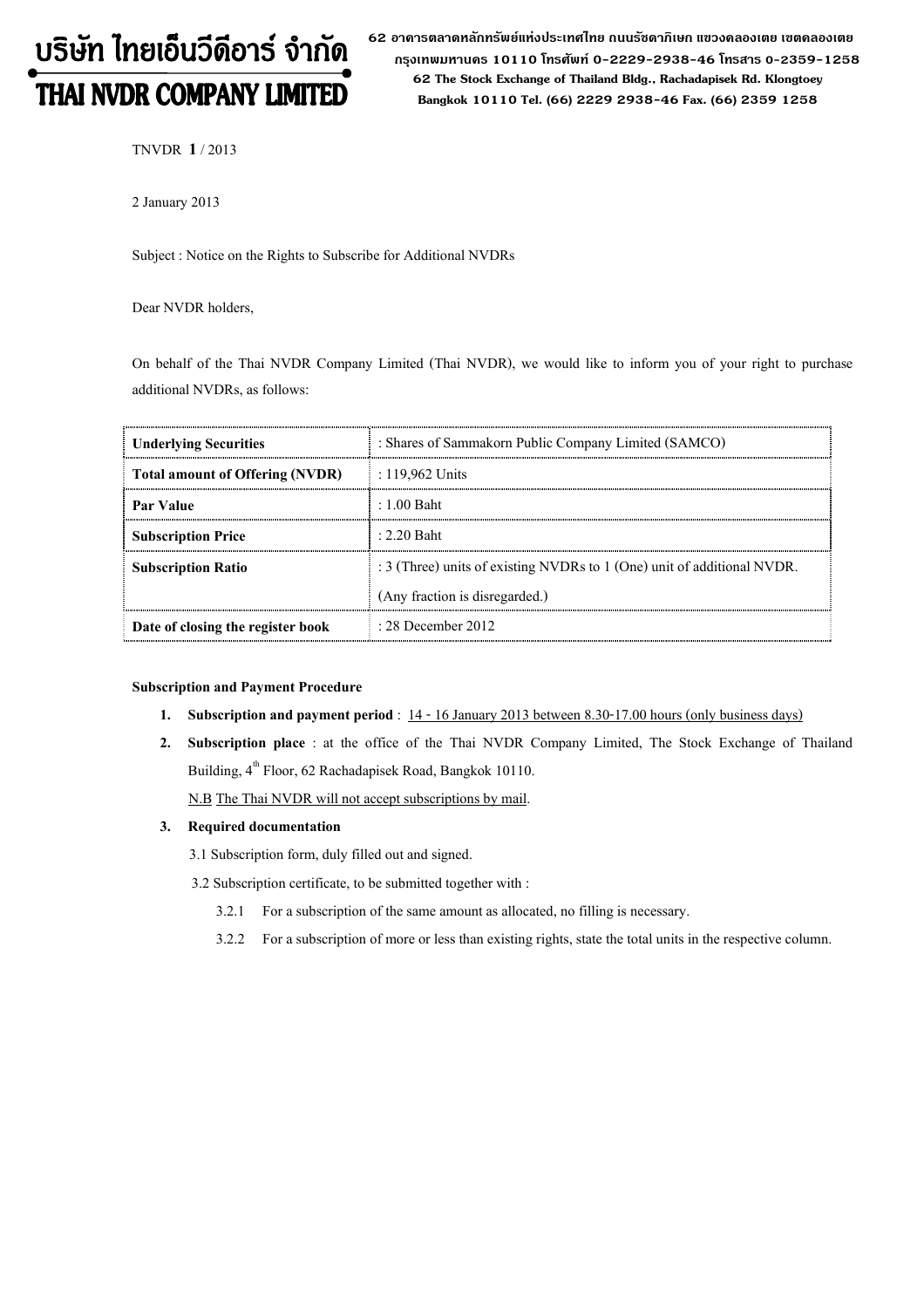### 4. Payment

Subscription for full entitlement or less than the entitlement, please make payment by one check or one cashier check which is collectable through clearing house in Bangkok. The check or cashier check shall be dated between 14 to 16 January 2013. Indicate the subscription date and make it payable to *"Bualuang Securities Public Company Limited* for Share Subscription".

5. If NVDR holders fail to exercise their rights or make a payment within the allotted time schedule, or the check or cashier check is not honored, it shall be deemed that such NVDR holders do not wish to exercise their subscription rights. Thai NVDR shall thus regard the subscription as being void.

Should you need any further information, please do not hesitate to contact Thai NVDR Company Limited at 02-229-2800 Ext. 2938-2946.

Sincerely yours, Thai NVDR Company Limited

Proham Clochay

(Pichaya Chomchaiya) Head Depository Department The Stock Exchange of Thailand

Enclosure : 1. Subscription Form for NVDR Right Issues 2. Subscription Certificate